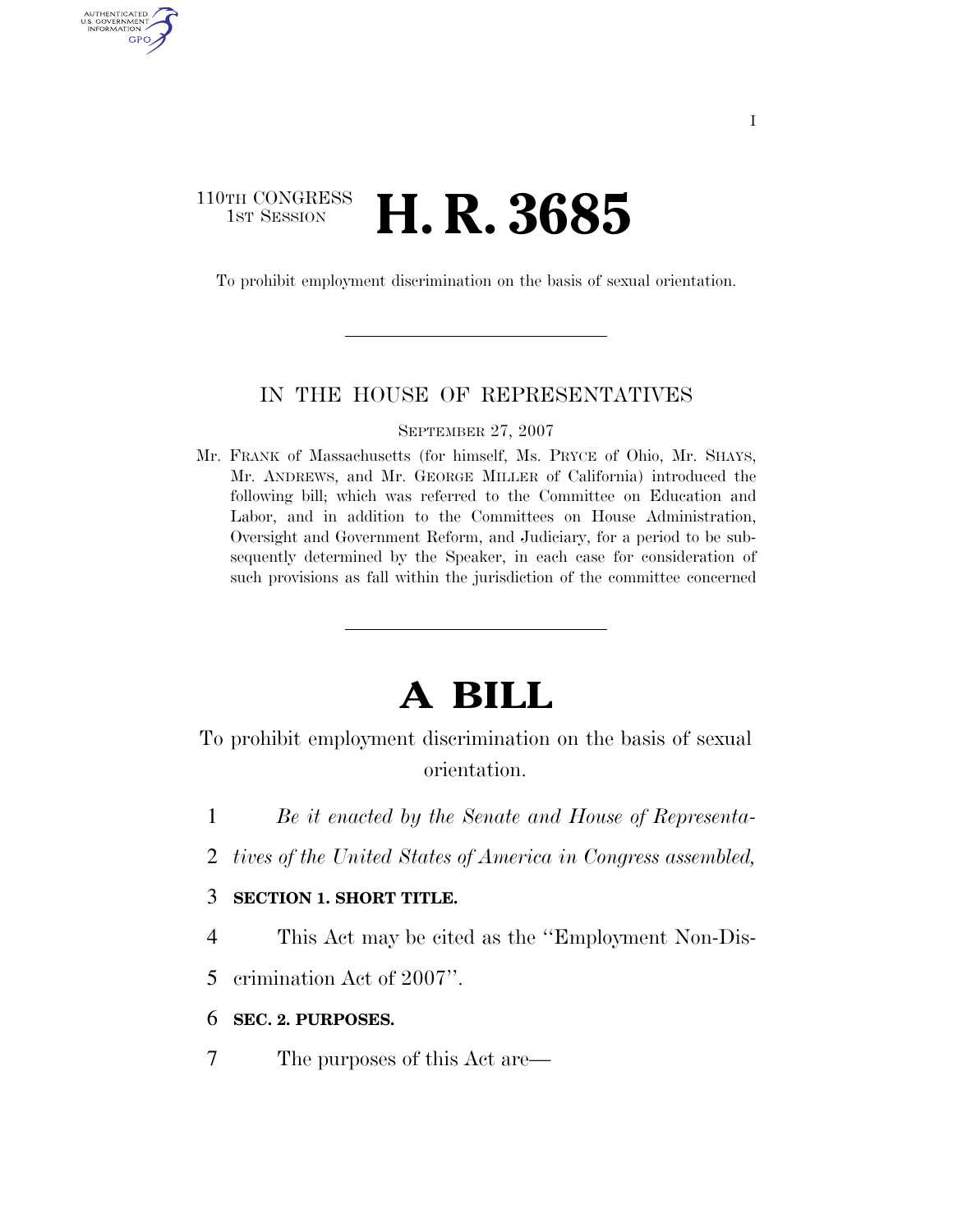| $\mathbf{1}$   | (1) to provide a comprehensive Federal prohibi-      |
|----------------|------------------------------------------------------|
| $\overline{2}$ | tion of employment discrimination on the basis of    |
| 3              | sexual orientation;                                  |
| $\overline{4}$ | (2) to provide meaningful and effective rem-         |
| 5              | edies for employment discrimination on the basis of  |
| 6              | sexual orientation; and                              |
| 7              | (3) to invoke congressional powers, including        |
| 8              | the powers to enforce the 14th amendment to the      |
| 9              | Constitution, and to regulate interstate commerce    |
| 10             | and provide for the general welfare pursuant to sec- |
| 11             | tion 8 of article I of the Constitution, in order to |
| 12             | prohibit employment discrimination on the basis of   |
| 13             | sexual orientation.                                  |
| 14             | SEC. 3. DEFINITIONS.                                 |
| 15             | (a) IN GENERAL.—In this Act:                         |
| 16             | (1) COMMISSION.—The term "Commission"                |
| 17             | means the Equal Employment Opportunity Commis-       |
| 18             | sion.                                                |
| 19             |                                                      |
|                | (2) COVERED ENTITY.—The term "covered en-            |
| 20             | tity" means an employer, employment agency, labor    |
| 21             | organization, or joint labor-management committee.   |
| 22             | $(3)$ EMPLOYEE.-                                     |
| 23             | (A) IN GENERAL.—the term "employee"                  |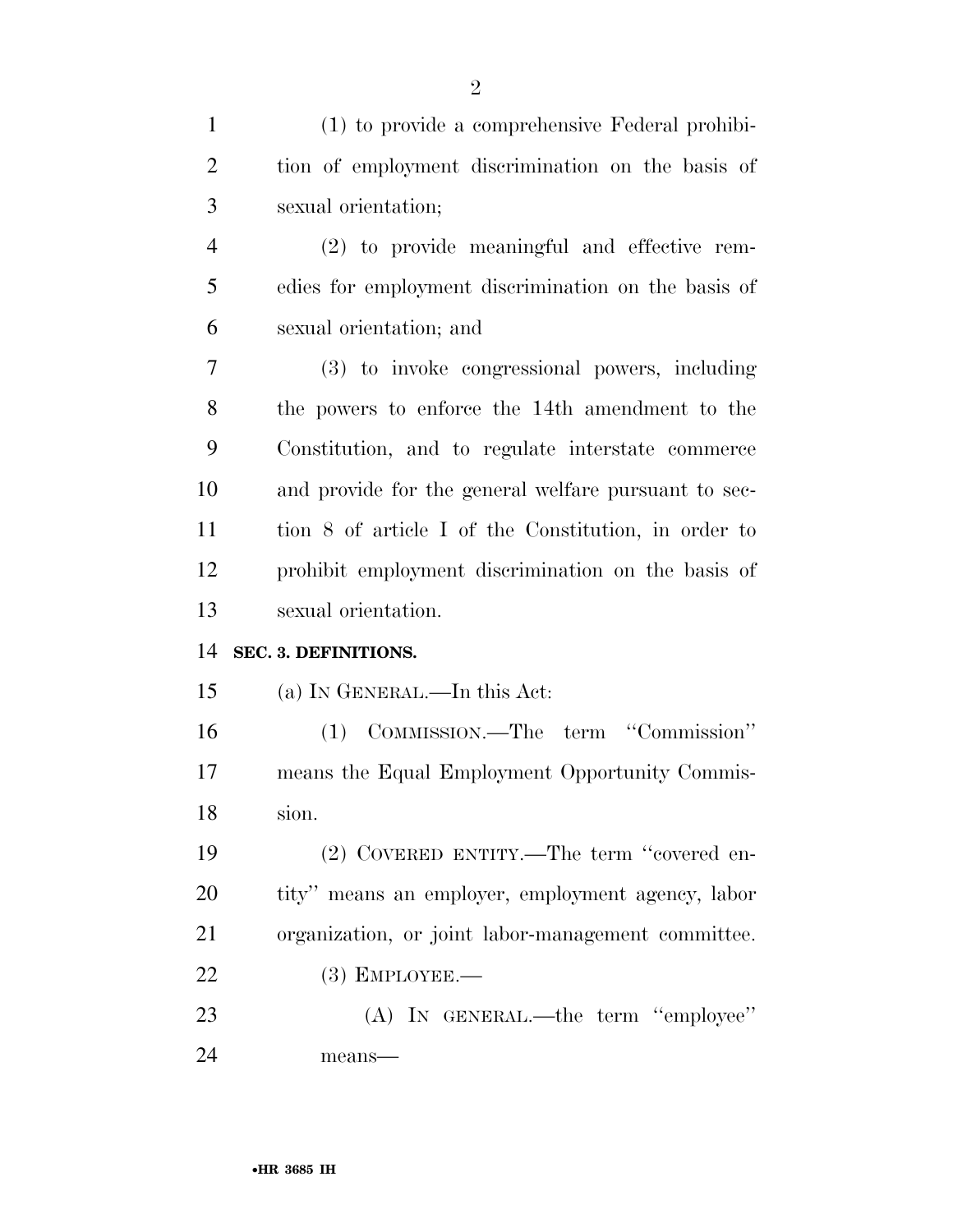| $\mathbf{1}$   | (i) an employee as defined in section                  |
|----------------|--------------------------------------------------------|
| $\overline{2}$ | $701(f)$ of the Civil Rights Act of 1964 (42)          |
| 3              | U.S.C. $2000e(f);$                                     |
| $\overline{4}$ | (ii) a Presidential appointee or State                 |
| 5              | employee to which section $302(a)(1)$ of the           |
| 6              | Government Employee Rights Act of 1991                 |
| 7              | $(42 \text{ U.S.C. } 2000e-16(a)(1) \text{ applies};$  |
| 8              | (iii) a covered employee, as defined in                |
| 9              | section 101 of the Congressional Account-              |
| 10             | ability Act of 1995 $(2 \text{ U.S.C. } 1301)$ or sec- |
| 11             | tion $411(e)$ of title 3, United States Code;          |
| 12             | or                                                     |
| 13             | (iv) an employee or applicant to which                 |
| 14             | section $717(a)$ of the Civil Rights Act of            |
| 15             | 1964 (42 U.S.C. 2000e–16(a)) applies.                  |
| 16             | (B) EXCEPTION.—The provisions of this                  |
| 17             | Act that apply to an employee or individual            |
| 18             | shall not apply to a volunteer who receives no         |
| 19             | compensation.                                          |
| 20             | (4) EMPLOYER.—The term "employer"                      |
| 21             | means-                                                 |
| 22             | $(A)$ a person engaged in an industry affect-          |
| 23             | ing commerce (as defined in section $(701)(h)$ of      |
| 24             | the Civil Rights Act of 1964 (42 U.S.C.                |
| 25             | $2000e(h)$ who has 15 or more employees (as            |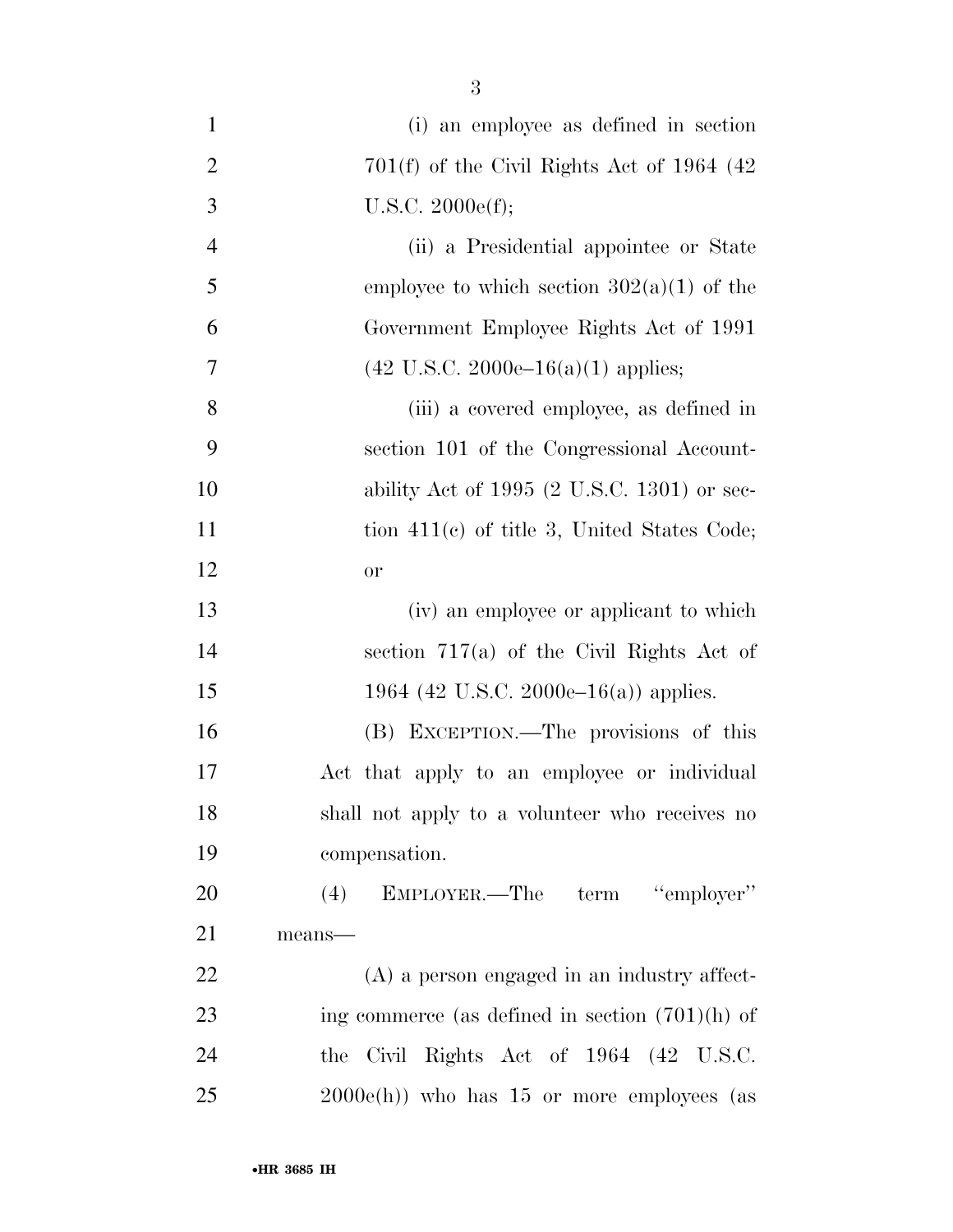| $\mathbf{1}$   | defined in subparagraphs $(A)(i)$ and $(B)$ of        |
|----------------|-------------------------------------------------------|
| $\overline{2}$ | paragraph $(3)$ ) for each working day in each of     |
| 3              | 20 or more calendar weeks in the current or           |
| $\overline{4}$ | preceding calendar year, and any agent of such        |
| 5              | a person, but does not include a bona fide pri-       |
| 6              | vate membership club (other than a labor orga-        |
| $\overline{7}$ | nization) that is exempt from taxation under          |
| 8              | section $501(c)$ of the Internal Revenue Code of      |
| 9              | 1986;                                                 |
| 10             | (B) an employing authority to which sec-              |
| 11             | tion $302(a)(1)$ of the Government Employee           |
| 12             | Rights Act of 1991 applies;                           |
| 13             | (C) an employing office, as defined in sec-           |
| 14             | tion 101 of the Congressional Accountability          |
| 15             | Act of 1995 or section $411(c)$ of title 3, United    |
| 16             | States Code, or, and                                  |
| 17             | (D) an entity to which section $717(a)$ of            |
| 18             | the Civil Rights Act of 1964 applies.                 |
| 19             | (5) EMPLOYMENT AGENCY.—The term "em-                  |
| 20             | ployment agency" has the meaning given the term in    |
| 21             | section $701(c)$ of the Civil Rights Act of 1964 (42) |
| 22             | U.S.C. 2000e(c))                                      |
| 23             | (6) LABOR ORGANIZATION.—The term "labor               |
| 24             | organization" has the meaning given the term in       |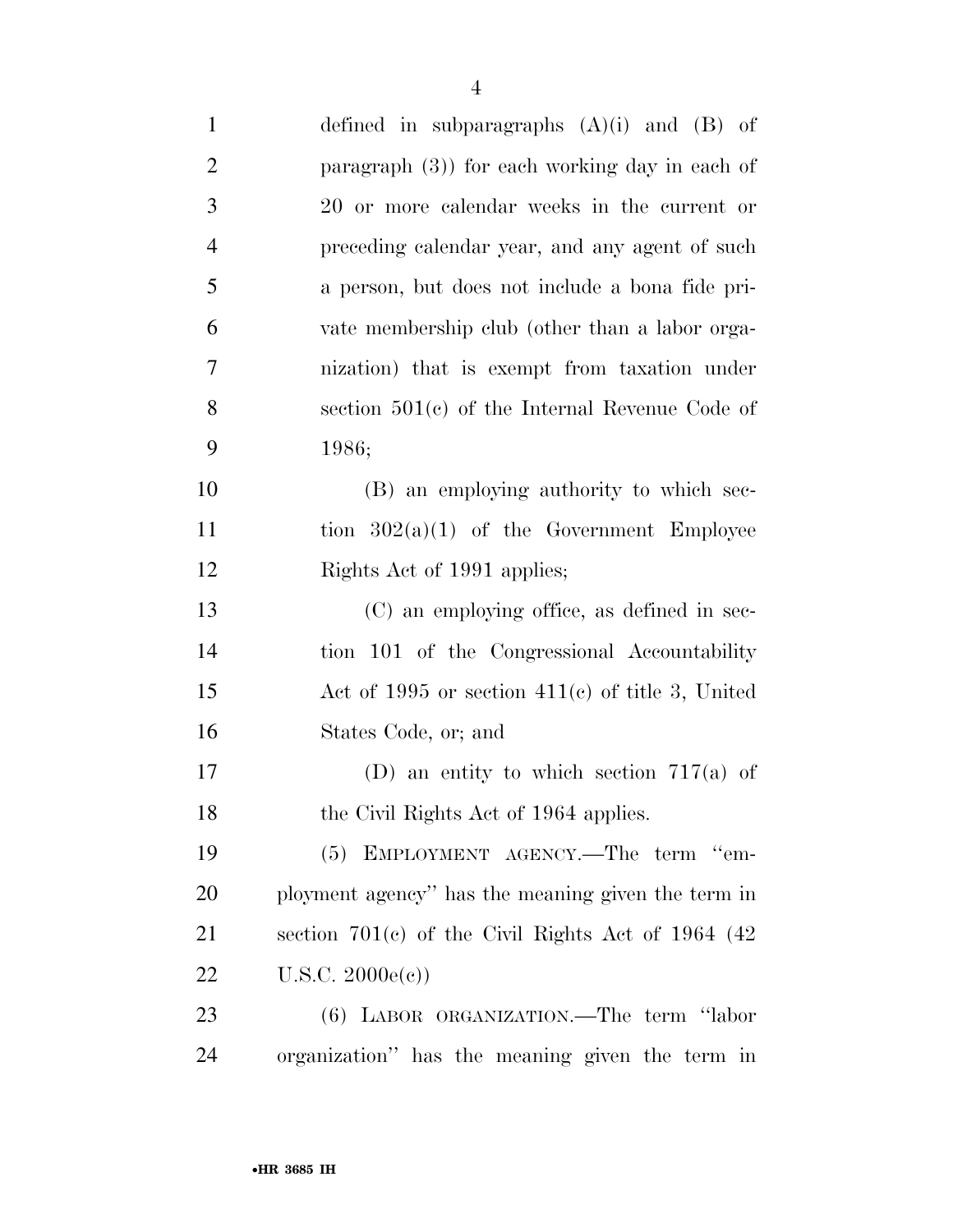| $\mathbf{1}$   | section $701(d)$ of the Civil Rights Act of 1964 (42) |
|----------------|-------------------------------------------------------|
| $\overline{2}$ | U.S.C. 2000e(d)).                                     |
| 3              | (7) PERSON.—The term "person" has the                 |
| $\overline{4}$ | meaning given the term in section $701(a)$ of the     |
| 5              | Civil Rights Act of 1964 (42 U.S.C. 2000 $e(a)$ ).    |
| 6              | (8) RELIGIOUS ORGANIZATION.—The term "re-             |
| 7              | ligious organization" means—                          |
| 8              | $(A)$ a religious corporation, association, or        |
| 9              | society; or                                           |
| 10             | (B) a school, college, university, or other           |
| 11             | educational institution or institution of learn-      |
| 12             | ing, if—                                              |
| 13             | (i) the institution is in whole or sub-               |
| 14             | stantial part controlled, managed, owned,             |
| 15             | or supported by a particular religion, reli-          |
| 16             | gious corporation, association, or society;           |
| 17             | <b>or</b>                                             |
| 18             | (ii) the curriculum of the institution is             |
| 19             | directed toward the propagation of a par-             |
| 20             | ticular religion.                                     |
| 21             | (9) SEXUAL ORIENTATION.—The term "sexual              |
| 22             | orientation" means homosexuality, heterosexuality,    |
| 23             | or bisexuality.                                       |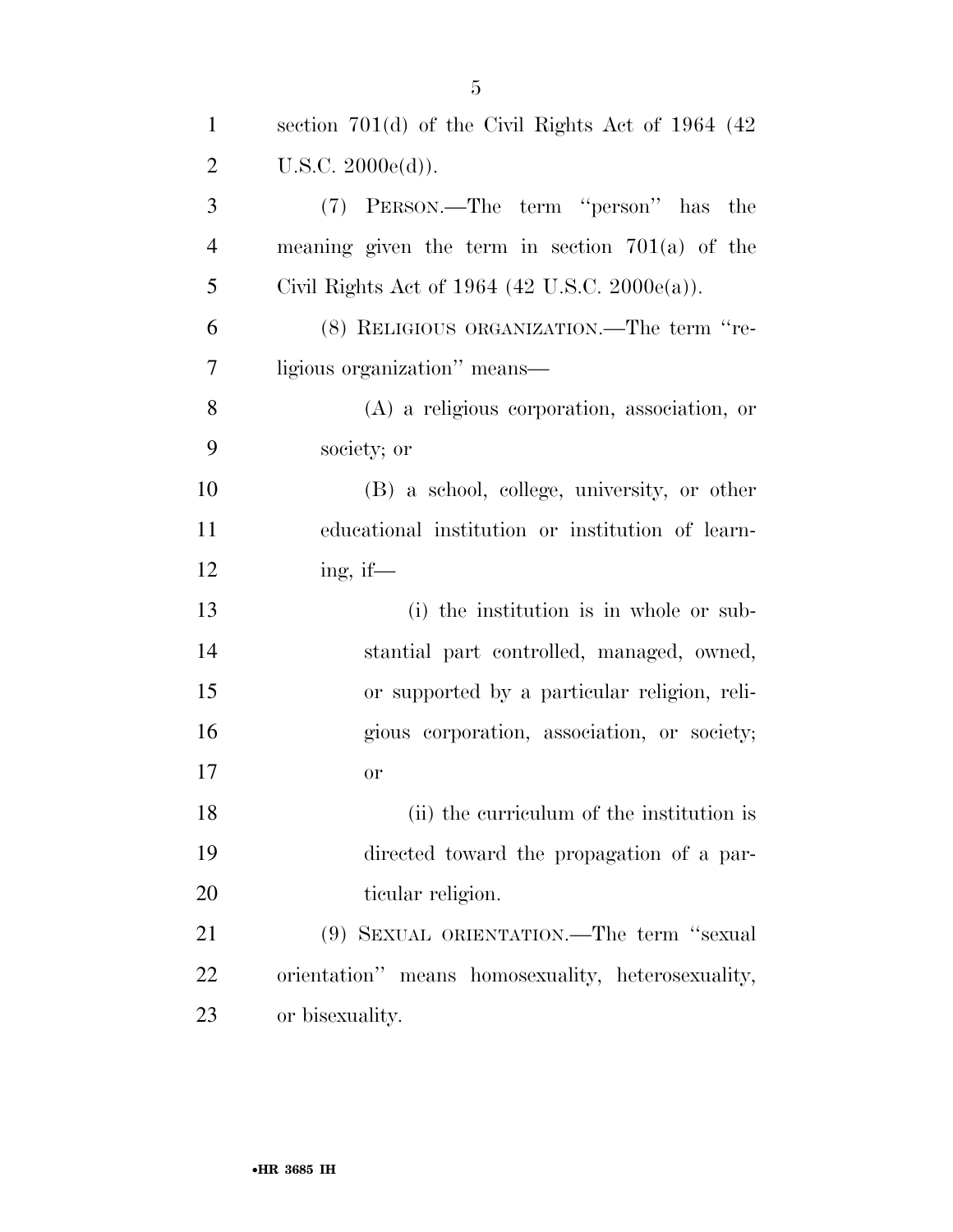| $\mathbf{1}$   | (10) STATE.—The term "State" has the mean-                   |
|----------------|--------------------------------------------------------------|
| $\overline{2}$ | ing given the term in section $701(i)$ of the Civil          |
| 3              | Rights Act of 1964 (42 U.S.C. 2000e(i)).                     |
| $\overline{4}$ | (b) APPLICATION OF DEFINITIONS.—For purposes of              |
| 5              | this section, a reference in section 701 of the Civil Rights |
| 6              | Act of 1964—                                                 |
| $\overline{7}$ | (1) to an employee or an employer shall be con-              |
| 8              | sidered to refer to an employee (as defined in para-         |
| 9              | $graph(3)$ or an employer (as defined in paragraph           |
| 10             | (4), respectively, except as provided in paragraph           |
| 11             | $(2)$ below; and                                             |
| 12             | $(2)$ to an employer in subsection (f) of that sec-          |
| 13             | tion shall be considered to refer to an employer (as         |
| 14             | defined in paragraph $(4)(A)$ ).                             |
| 15             | SEC. 4. EMPLOYMENT DISCRIMINATION PROHIBITED.                |
| 16             | (a) EMPLOYER PRACTICES.—It shall be an unlawful              |
| 17             | employment practice for an employer—                         |
| 18             | (1) to fail or refuse to hire or to discharge any            |
| 19             | individual, or otherwise discriminate against any in-        |
| 20             | dividual with respect to the compensation, terms,            |
| 21             | conditions, or privileges of employment of the indi-         |
| 22             | vidual, because of such individual's actual or per-          |
| 23             | ceived sexual orientation; or                                |
| 24             | $(2)$ to limit, segregate, or classify the employees         |
| 25             | or applicants for employment of the employer in any          |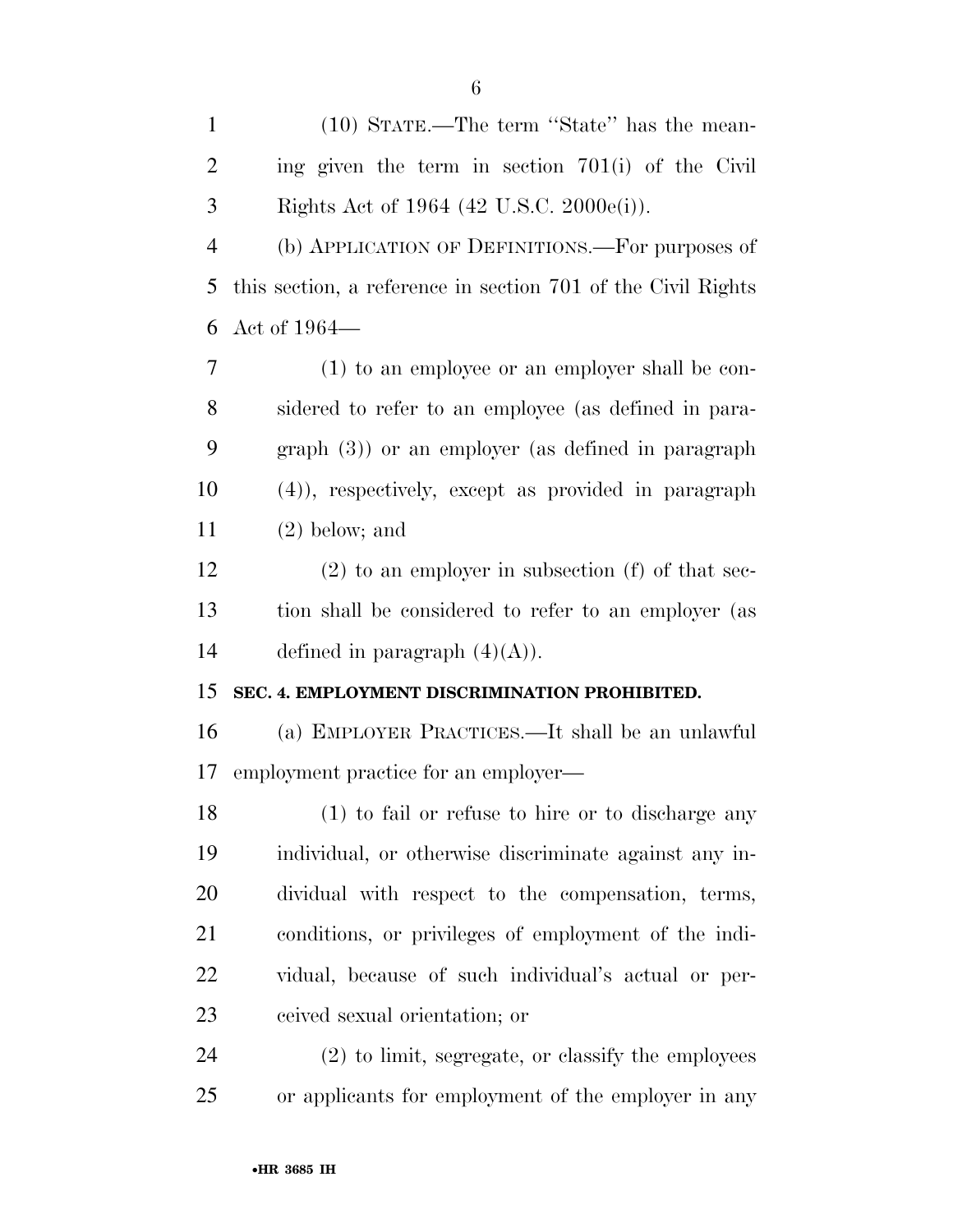way that would deprive or tend to deprive any indi- vidual of employment or otherwise adversely affect the status of the individual as an employee, because of such individual's actual or perceived sexual ori-entation.

 (b) EMPLOYMENT AGENCY PRACTICES.—It shall be an unlawful employment practice for an employment agen- cy to fail or refuse to refer for employment, or otherwise to discriminate against, any individual because of the ac- tual or perceived sexual orientation of the individual or to classify or refer for employment any individual on the basis of the actual or perceived sexual orientation of the individual.

 (c) LABOR ORGANIZATION PRACTICES.—It shall be an unlawful employment practice for a labor organiza-tion—

 (1) to exclude or to expel from its membership, or otherwise to discriminate against, any individual because of the actual or perceived sexual orientation of the individual;

 (2) to limit, segregate, or classify its member- ship or applicants for membership, or to classify or fail or refuse to refer for employment any individual, in any way that would deprive or tend to deprive any individual of employment, or would limit such em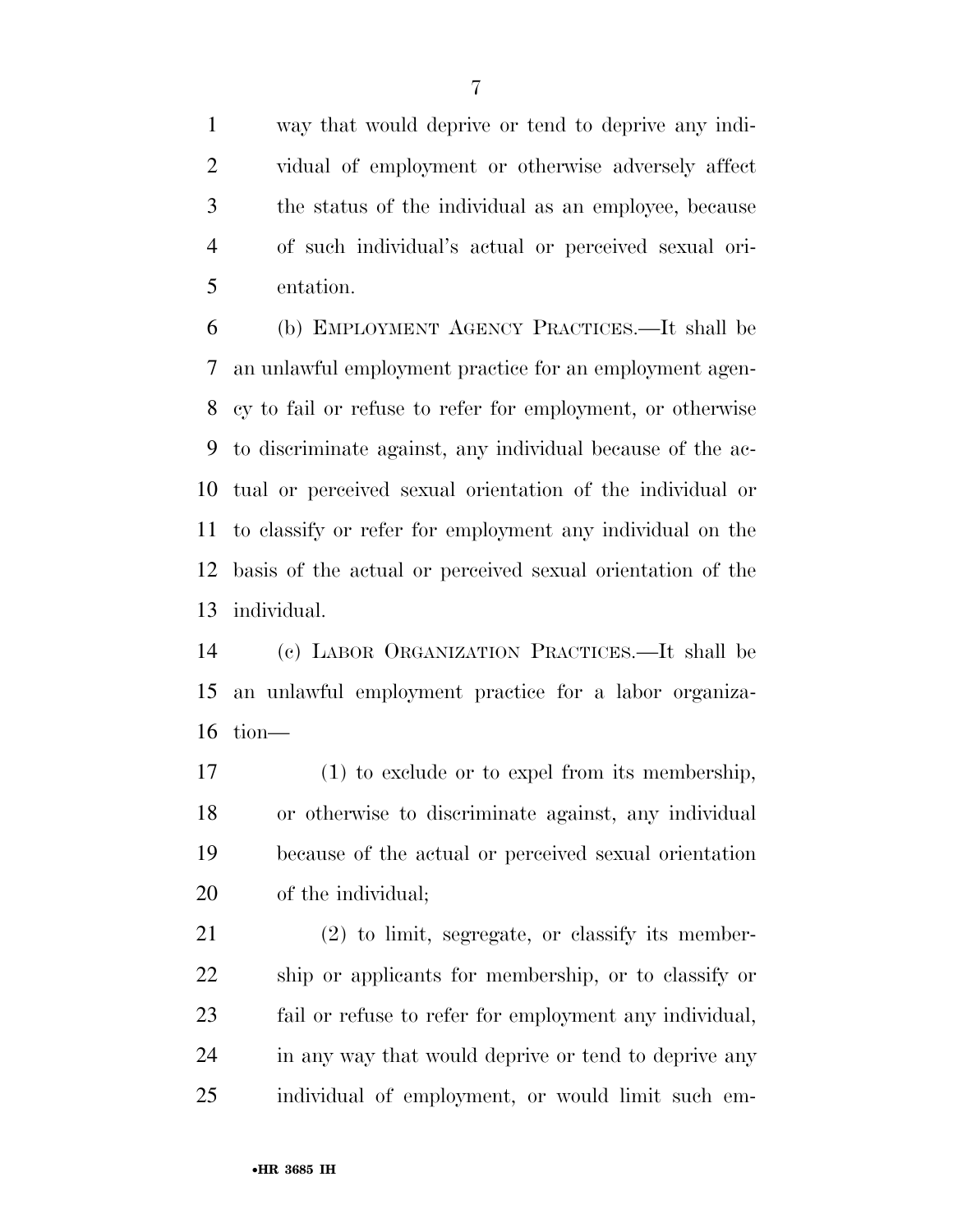ployment or otherwise adversely affect the status of the individual as an employee or as an applicant for employment because of such individual's actual or perceived sexual orientation; or

 (3) to cause or attempt to cause an employer to discriminate against an individual in violation of this section.

 (d) TRAINING PROGRAMS.—It shall be an unlawful employment practice for any employer, labor organization, or joint labor-management committee controlling appren- ticeship or other training or retraining, including on-the- job training programs, to discriminate against any indi- vidual because of the actual or perceived sexual orientation of the individual in admission to, or employment in, any program established to provide apprenticeship or other training.

 (e) ASSOCIATION.—An unlawful employment practice described in any of subsections (a) through (d) shall be considered to include an action described in that sub- section, taken against an individual based on the actual or perceived sexual orientation of a person with whom the individual associates or has associated.

23 (f) NO PREFERENTIAL TREATMENT OR QUOTAS.— Nothing in this Act shall be construed or interpreted to require or permit—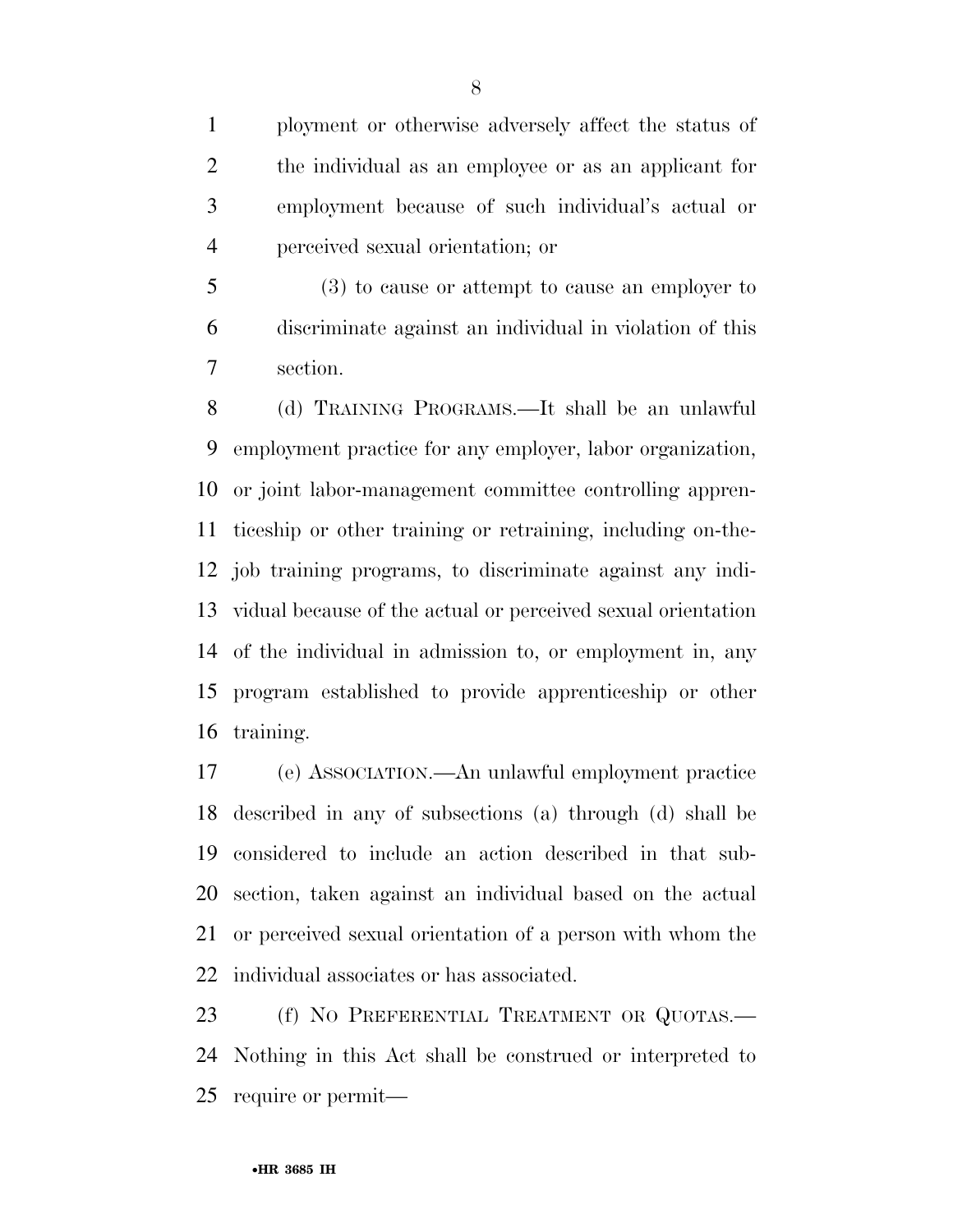(1) any covered entity to grant preferential treatment to any individual or to any group because of the actual or perceived sexual orientation of such individual or group on account of an imbalance which may exist with respect to the total number or percentage of persons of any actual or perceived sex- ual orientation employed by any employer, referred or classified for employment by any employment agency or labor organization, admitted to member- ship or classified by any labor organization, or ad- mitted to, or employed in, any apprenticeship or other training program, in comparison with the total number or percentage of persons of such actual or perceived sexual orientation in any community, State, section, or other area, or in the available work force in any community, State, section, or other area; or

 (2) the adoption or implementation by a cov- ered entity of a quota on the basis of actual or per-ceived sexual orientation.

 (g) DISPARATE IMPACT.—Only disparate treatment claims may be brought under this Act.

#### **SEC. 5. RETALIATION PROHIBITED.**

 It shall be an unlawful employment practice for a cov-ered entity to discriminate against an individual because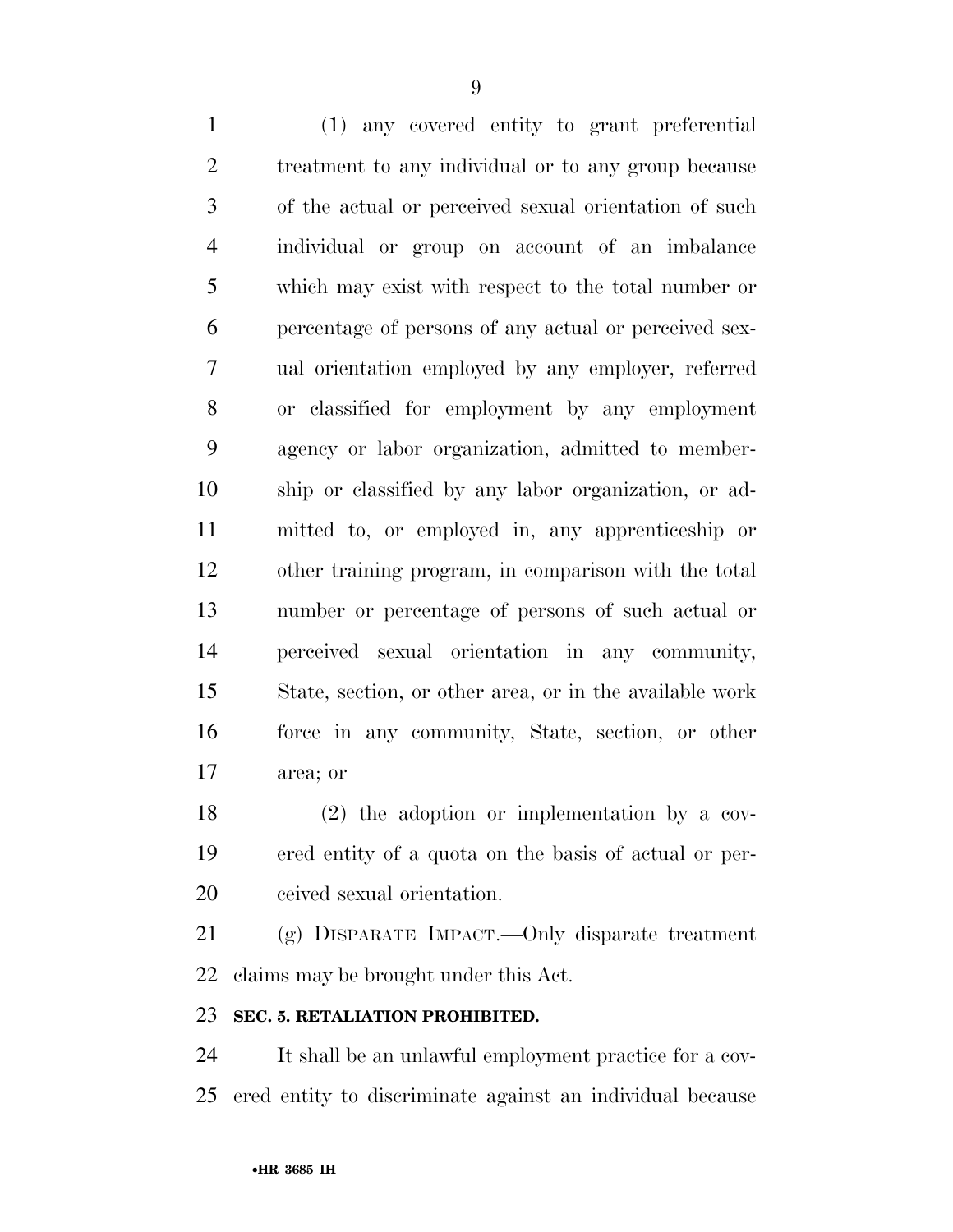such individual (1) opposed any practice made an unlawful employment practice by this Act; or (2) made a charge, testified, assisted, or participated in any manner in an in- vestigation, proceeding, or hearing under this Act. **SEC. 6. EXEMPTION FOR RELIGIOUS ORGANIZATIONS.**  This Act shall not apply to a religious organization. **SEC. 7. NONAPPLICATION TO MEMBERS OF THE ARMED FORCES; VETERANS' PREFERENCES.**  (a) ARMED FORCES.— (1) EMPLOYMENT.—In this Act, the term ''em- ployment'' does not apply to the relationship be- tween the United States and members of the Armed Forces. (2) ARMED FORCES.—In paragraph (1) the term ''Armed Forces'' means the Army, Navy, Air Force, Marine Corps, and Coast Guard. (b) VETERANS' PREFERENCES.—This title does not repeal or modify any Federal, State, territorial, or local law creating a special right or preference concerning em- ployment for a veteran. **SEC. 8. CONSTRUCTION.**  22 (a) EMPLOYER RULES AND POLICIES.— (1) IN GENERAL.—Nothing in this Act shall be construed to prohibit a covered entity from enforcing rules and policies that do not intentionally cir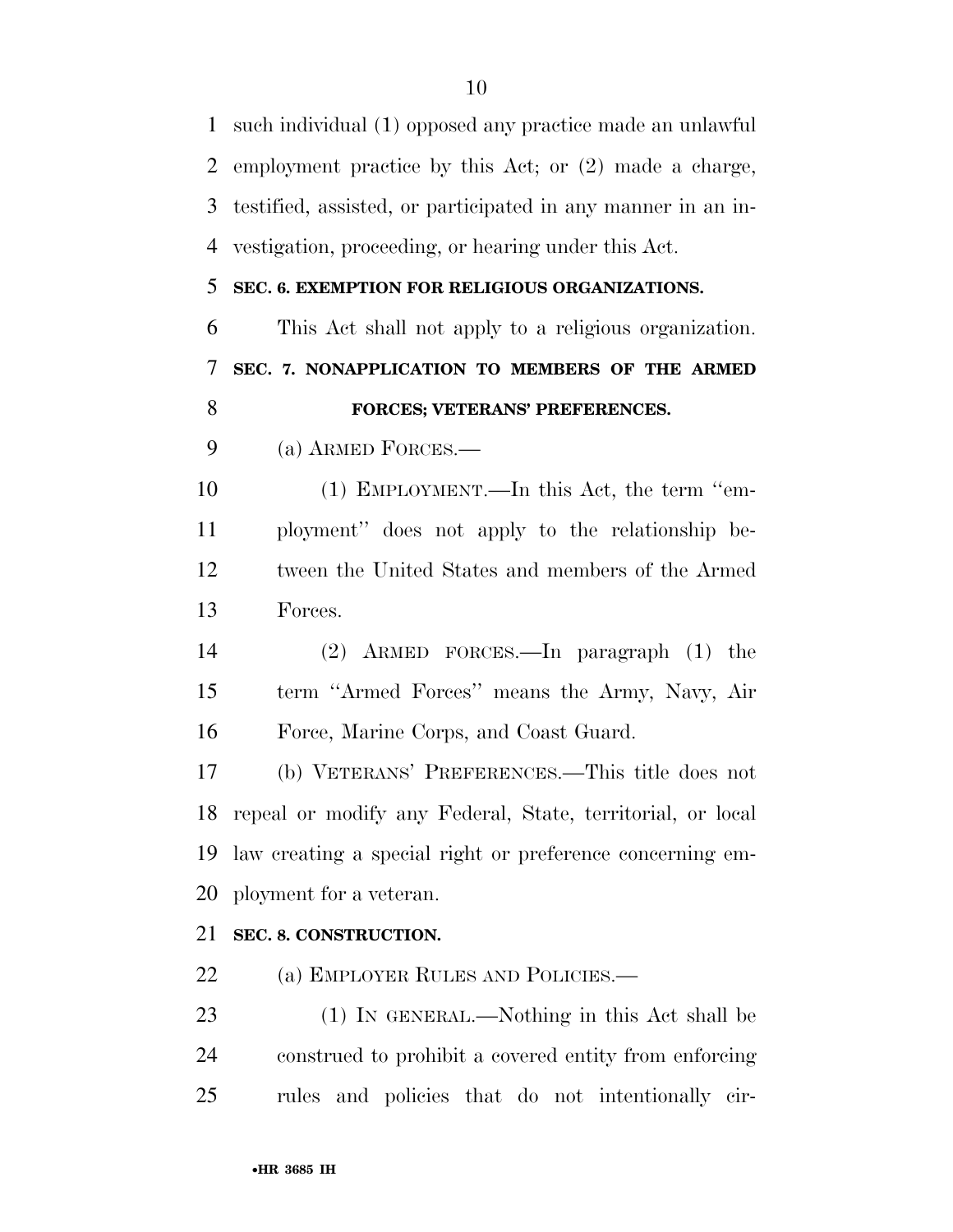cumvent the purposes of this Act, if the rules or policies are designed for, and uniformly applied to, all individuals regardless of actual or perceived sex-ual orientation.

 (2) SEXUAL HARASSMENT.—Nothing in this Act shall be construed to limit a covered entity from taking adverse action against an individual because of a charge of sexual harassment against that indi- vidual, provided that rules and policies on sexual harassment, including when adverse action is taken, are designed for, and uniformly applied to, all indi- viduals regardless of actual or perceived sexual ori-entation.

 (3) ACTIONS CONDITIONED ON MARRIAGE.—An unlawful employment practice under section 4 shall include an action described in that section that is conditioned, in a State in which a person cannot marry a person of the same sex, either on being married or being eligible to marry.

 (b) EMPLOYEE BENEFITS.—Nothing in this Act shall be construed to require a covered entity to treat a couple who are not married, including a same-sex couple who are not married, in the same manner as the covered entity treats a married couple for purposes of employee benefits.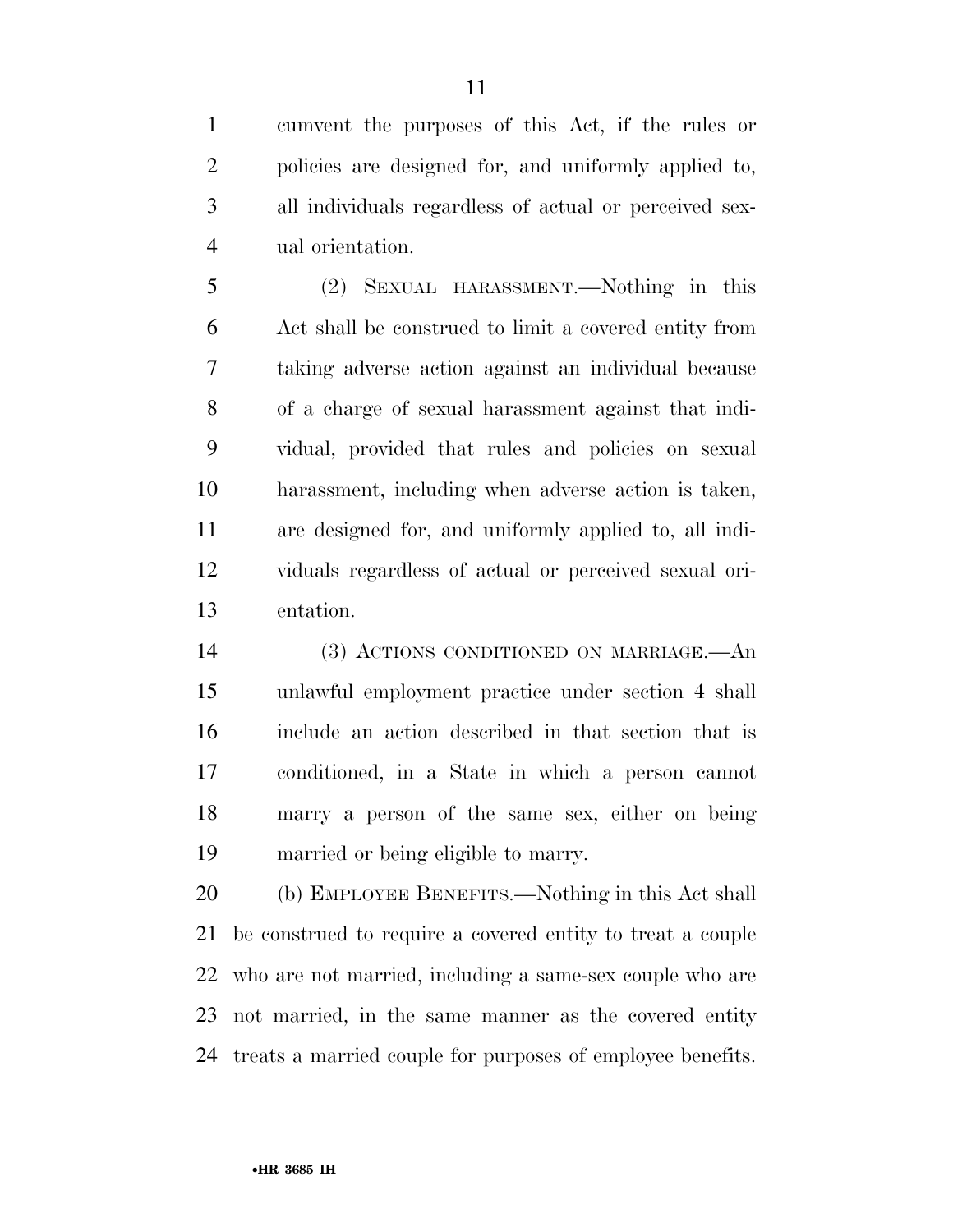#### **SEC. 9. COLLECTION OF STATISTICS PROHIBITED.**

 The Commission shall not collect statistics on actual or perceived sexual orientation from covered entities, or compel the collection of such statistics by covered entities.

## **SEC. 10. ENFORCEMENT.**

 (a) ENFORCEMENT POWERS.—With respect to the administration and enforcement of this Act in the case of a claim alleged by an individual for a violation of this Act—

 (1) the Commission shall have the same powers as the Commission has to administer and enforce— (A) title VII of the Civil Rights Act of 13 1964 (42 U.S.C. 2000e et seq.); or

 (B) sections 302 and 304 of the Govern- ment Employee Rights Act of 1991 (42 U.S.C. 2000e–16b and 2000e–16c),

 in the case of a claim alleged by such individual for 18 a violation of such title, or of section  $302(a)(1)$  of the Government Employee Rights Act of 1991 (42 20 U.S.C.  $2000e-16b(a)(1)$ , respectively;

 (2) the Librarian of Congress shall have the same powers as the Librarian of Congress has to ad- minister and enforce title VII of the Civil Rights Act of 1964 (42 U.S.C. 2000e et seq.) in the case of a claim alleged by such individual for a violation of such title;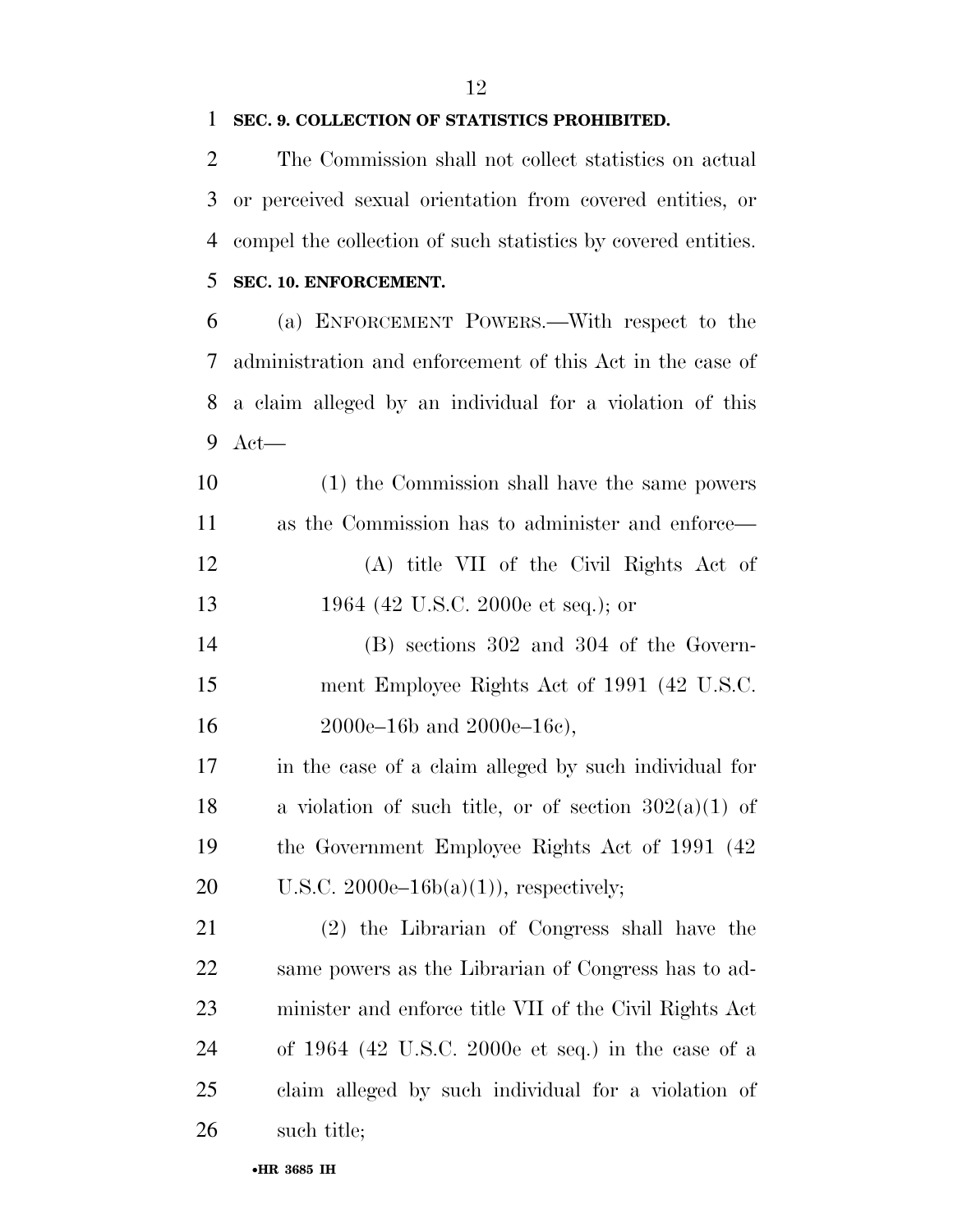| $\mathbf{1}$   | $(3)$ the Board (as defined in section 101 of the             |
|----------------|---------------------------------------------------------------|
| $\overline{2}$ | Congressional Accountability Act of 1995 (2 U.S.C.            |
| 3              | 1301) shall have the same powers as the Board has             |
| $\overline{4}$ | administer and enforce the Congressional Ac-<br>$\mathrm{to}$ |
| 5              | countability Act of 1995 (2 U.S.C. 1301 et seq.) in           |
| 6              | the case of a claim alleged by such individual for a          |
| 7              | violation of section $201(a)(1)$ of such Act (2 U.S.C.        |
| 8              | 1311(a)(1));                                                  |
| 9              | (4) the Attorney General shall have the same                  |
| 10             | powers as the Attorney General has to administer              |
| 11             | and enforce—                                                  |
| 12             | (A) title VII of the Civil Rights Act of                      |
| 13             | 1964 (42 U.S.C. 2000e et seq.); or                            |
| 14             | $(B)$ sections 302 and 304 of the Govern-                     |
| 15             | ment Employee Rights Act of 1991 (42 U.S.C.                   |
| 16             | $2000e-16b$ and $2000e-16c$ ;                                 |
| 17             | in the case of a claim alleged by such individual for         |
| 18             | a violation of such title, or of section $302(a)(1)$ of       |
| 19             | the Government Employee Rights Act of 1991 (42)               |
| 20             | U.S.C. $2000e-16b(a)(1)$ , respectively;                      |
| 21             | (5) the President, the Commission, and the                    |
| 22             | Merit Systems Protection Board shall have the same            |
| 23             | powers as the President, the Commission, and the              |
| 24             | Board, respectively, have to administer and enforce           |
| 25             | chapter 5 of title 3, United States Code, in the case         |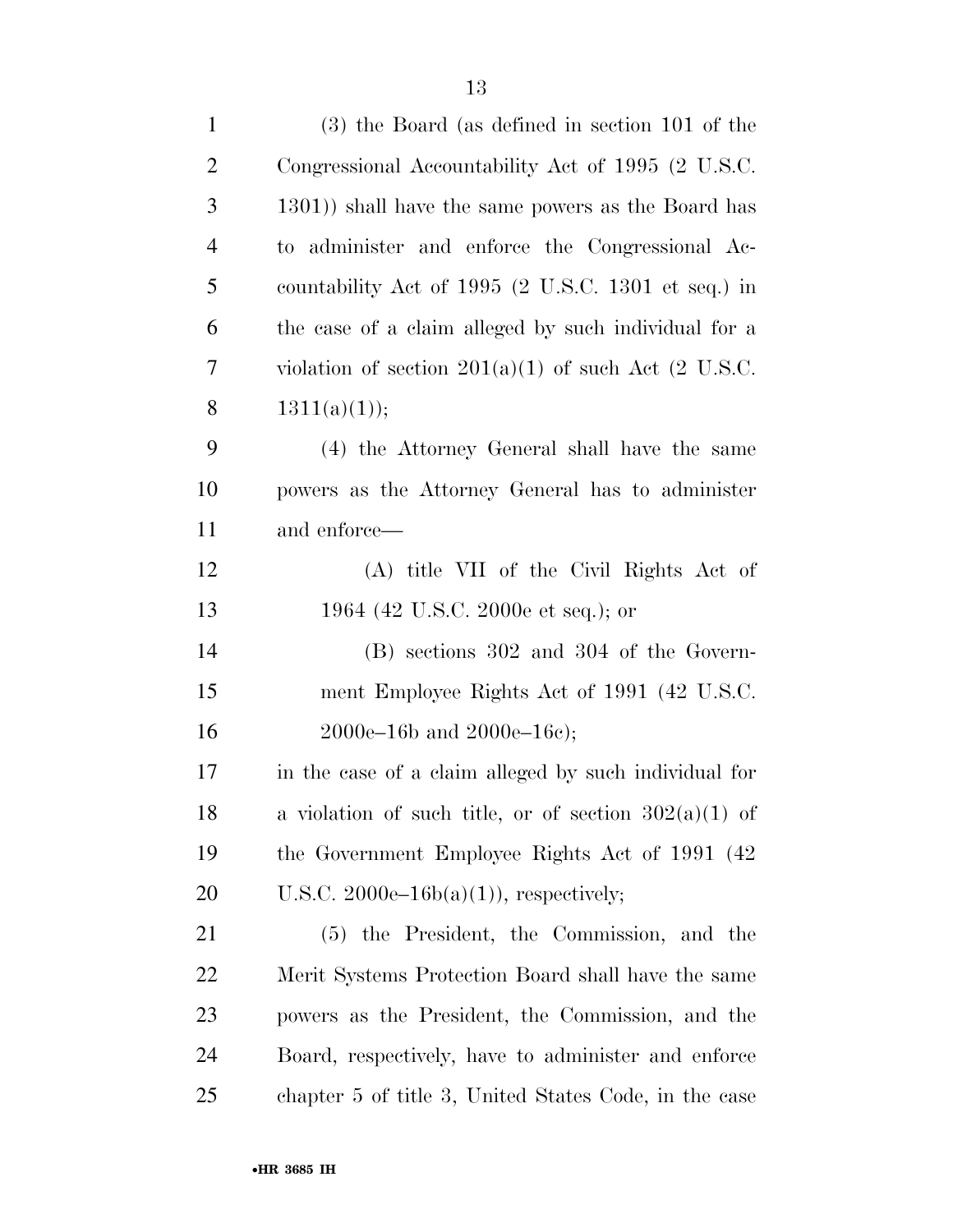| $\mathbf{1}$   | of a claim alleged by such individual for a violation    |
|----------------|----------------------------------------------------------|
| $\overline{2}$ | of section 411 of such title;                            |
| 3              | (6) a court of the United States shall have the          |
| $\overline{4}$ | same jurisdiction and powers as the court has to en-     |
| 5              | force—                                                   |
| 6              | (A) title VII of the Civil Rights Act of                 |
| 7              | 1964 (42 U.S.C. 2000e et seq.) in the case of            |
| 8              | a claim alleged by such individual for a viola-          |
| 9              | tion of such title;                                      |
| 10             | (B) sections 302 and 304 of the Govern-                  |
| 11             | ment Employee Rights Act of 1991 (42 U.S.C.              |
| 12             | $2000e-16b$ and $2000e-16c$ in the case of a             |
| 13             | claim alleged by such individual for a violation         |
| 14             | of section $302(a)(1)$ of such Act $(42 \text{ U.S.C.})$ |
| 15             | $2000e-16b(a)(1));$                                      |
| 16             | (C) the Congressional Accountability Act                 |
| 17             | of $1995$ (2 U.S.C. 1301 et seq.) in the case of         |
| 18             | a claim alleged by such individual for a viola-          |
| 19             | tion of section $201(a)(1)$ of such Act (2 U.S.C.        |
| 20             | $1311(a)(1)$ ; and                                       |
| 21             | (D) chapter 5 of title 3, United States                  |
| 22             | Code, in the case of a claim alleged by such in-         |
| 23             | dividual for a violation of section 411 of such          |
| 24             | title.                                                   |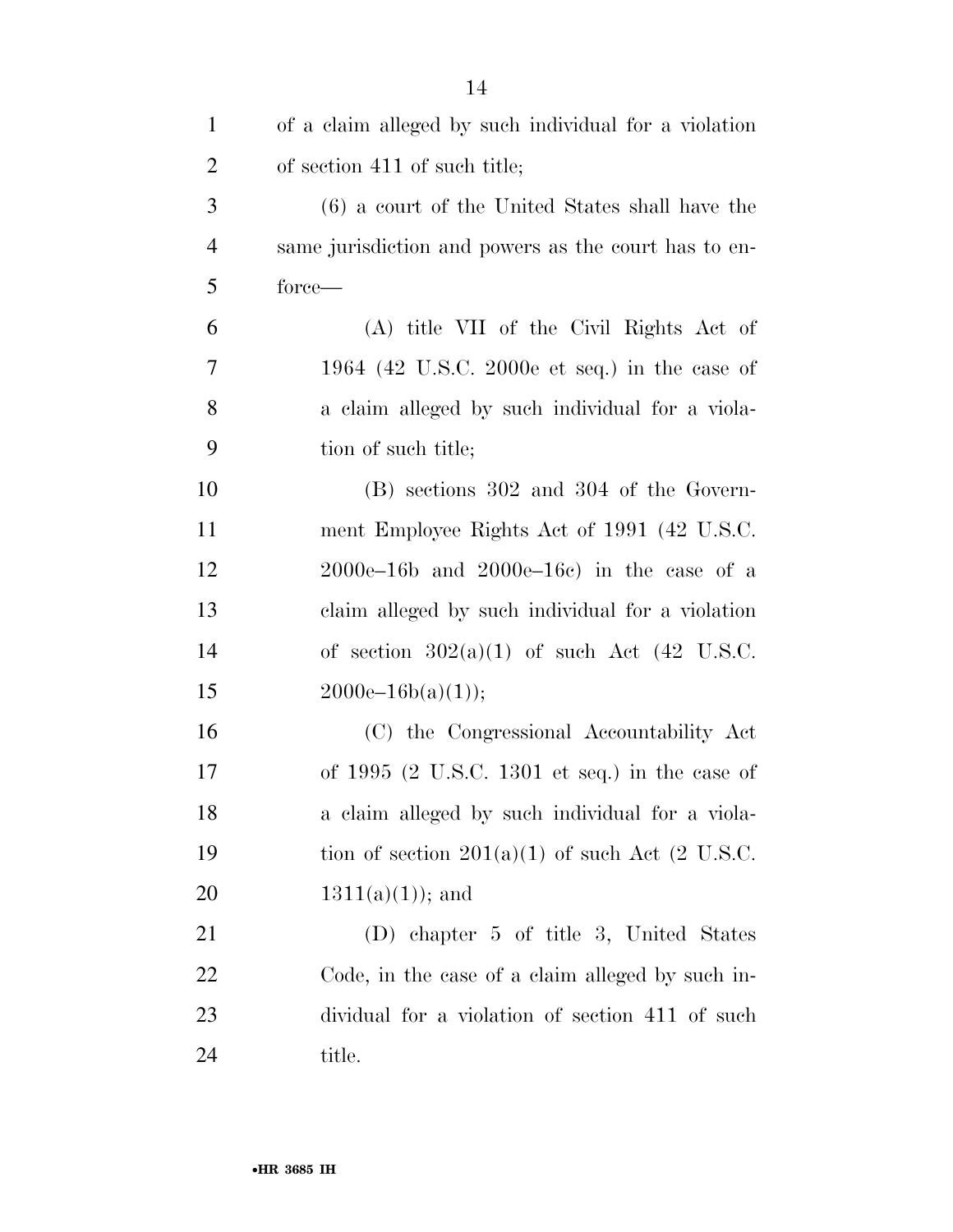(b) PROCEDURES AND REMEDIES.—The procedures and remedies applicable to a claim alleged by an individual for a violation of this Act are—

 (1) the procedures and remedies applicable for a violation of title VII of the Civil Rights Act of 1964 (42 U.S.C. 2000e et seq.) in the case of a claim alleged by such individual for a violation of such title;

 (2) the procedures and remedies applicable for 10 a violation of section  $302(a)(1)$  of the Government Employee Rights Act of 1991 (2 U.S.C. 1202(a)(1)) in the case of a claim alleged by such individual for a violation of such section;

 (3) the procedures and remedies applicable for a violation of section 201(a)(1) of the Congressional 16 Accountability Act of 1995 (2 U.S.C. 1311(a)(1)) in the case of a claim alleged by such individual for a violation of such section; and

 (4) the procedures and remedies applicable for a violation of section 411 of title 3, United States Code, in the case of a claim alleged by such indi-vidual for a violation of such section.

 (c) OTHER APPLICABLE PROVISIONS.—With respect to a claim alleged by a covered employee (as defined in section 101 of the Congressional Accountability Act of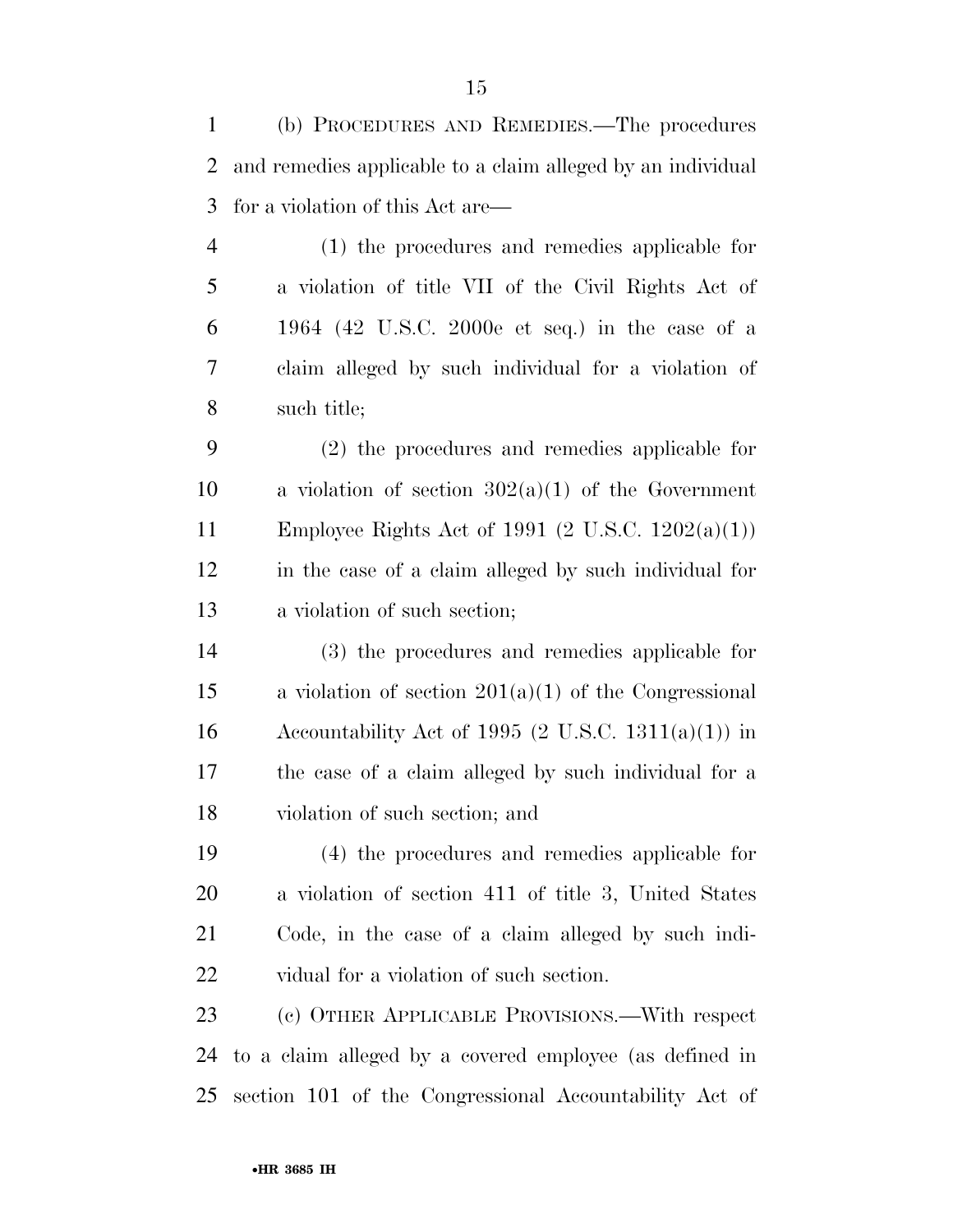1995 (2 U.S.C. 1301)) for a violation of this Act, title III of the Congressional Accountability Act of 1995 (2 U.S.C. 1381 et seq.) shall apply in the same manner as such title applies with respect to a claim alleged by such 5 a covered employee for a violation of section  $201(a)(1)$  of 6 such Act  $(2 \text{ U.S.C. } 1311(a)(1))$ .

#### **SEC. 11. STATE AND FEDERAL IMMUNITY.**

 (a) STATE IMMUNITY.—A State shall not be immune under the 11th amendment to the Constitution from a suit described in subsection (b) and brought in a Federal court of competent jurisdiction for a violation of this Act.

(b) REMEDIES FOR STATE EMPLOYEES.—

(1) IN GENERAL.—

 (A) WAIVER.—A State's receipt or use of Federal financial assistance for any program or activity of a State shall constitute a waiver of sovereign immunity, under the 11th amendment to the Constitution or otherwise, to a suit brought by an employee or applicant for em- ployment of that program or activity under this Act for a remedy authorized under subsection 22 (c).

 (B) DEFINITION.—In this paragraph, the term ''program or activity'' has the meaning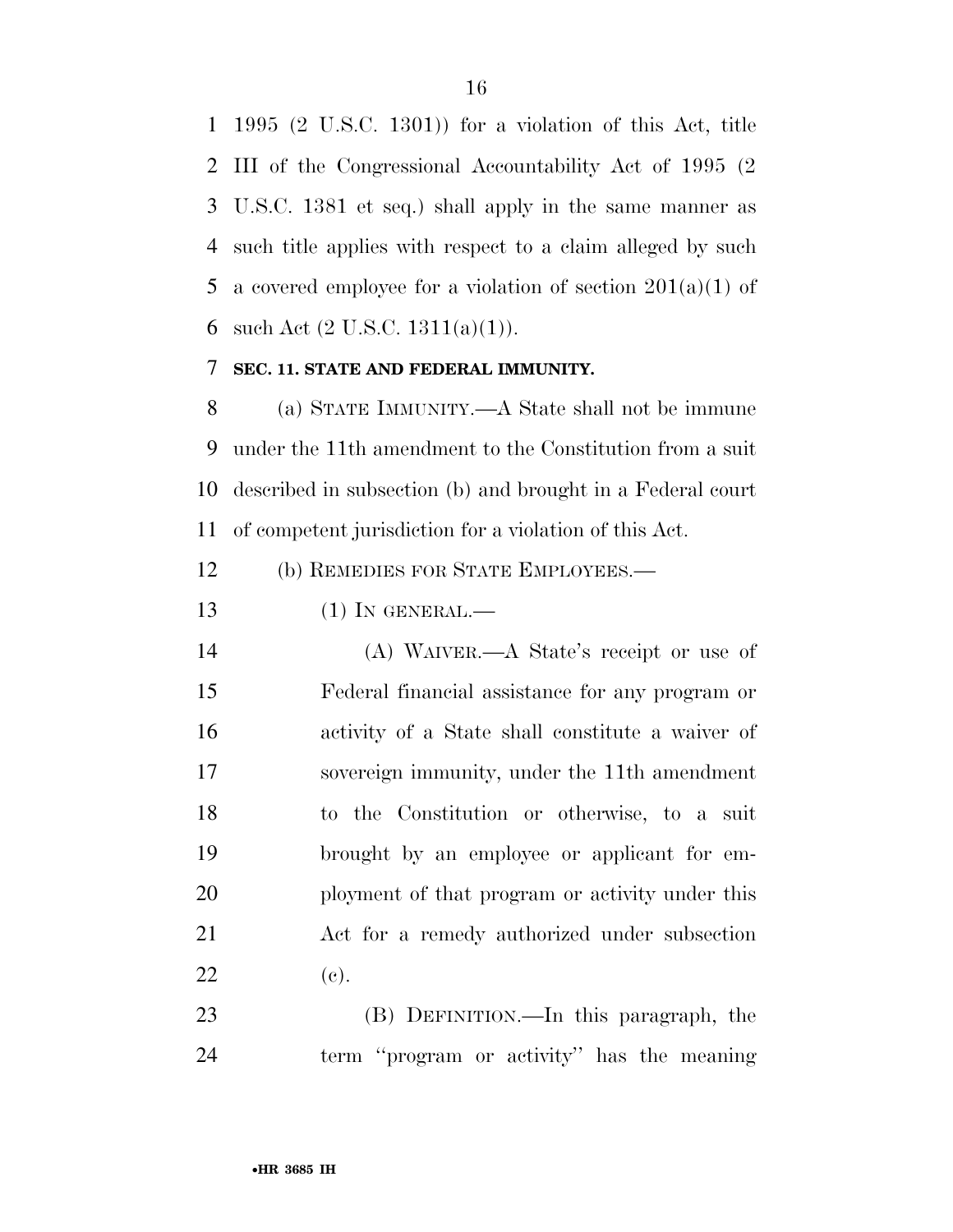given the term in section 606 of the Civil Rights Act of 1964 (42 U.S.C. 2000d–4a). (2) OFFICIALS.—An official of a State may be sued in the official capacity of the official by any employee or applicant for employment who has com- plied with the applicable procedures of section 10, for equitable relief that is authorized under this Act. In such a suit the court may award to the prevailing party those costs authorized by section 722 of the Revised Statutes of the United States (42 U.S.C. 1988).

 (3) EFFECTIVE DATE.—With respect to a par- ticular program or activity, paragraphs (1) and (2) apply to conduct occurring on or after the day, after the date of enactment of this Act, on which a State first receives or uses Federal financial assistance for that program or activity.

 (c) REMEDIES AGAINST THE UNITED STATES AND THE STATES.—Notwithstanding any other provision of this Act, in an action or administrative proceeding against the United States or a State for a violation of this Act, remedies (including remedies at law and in equity, and interest) are available for the violation to the same extent as the remedies are available for a violation of title VII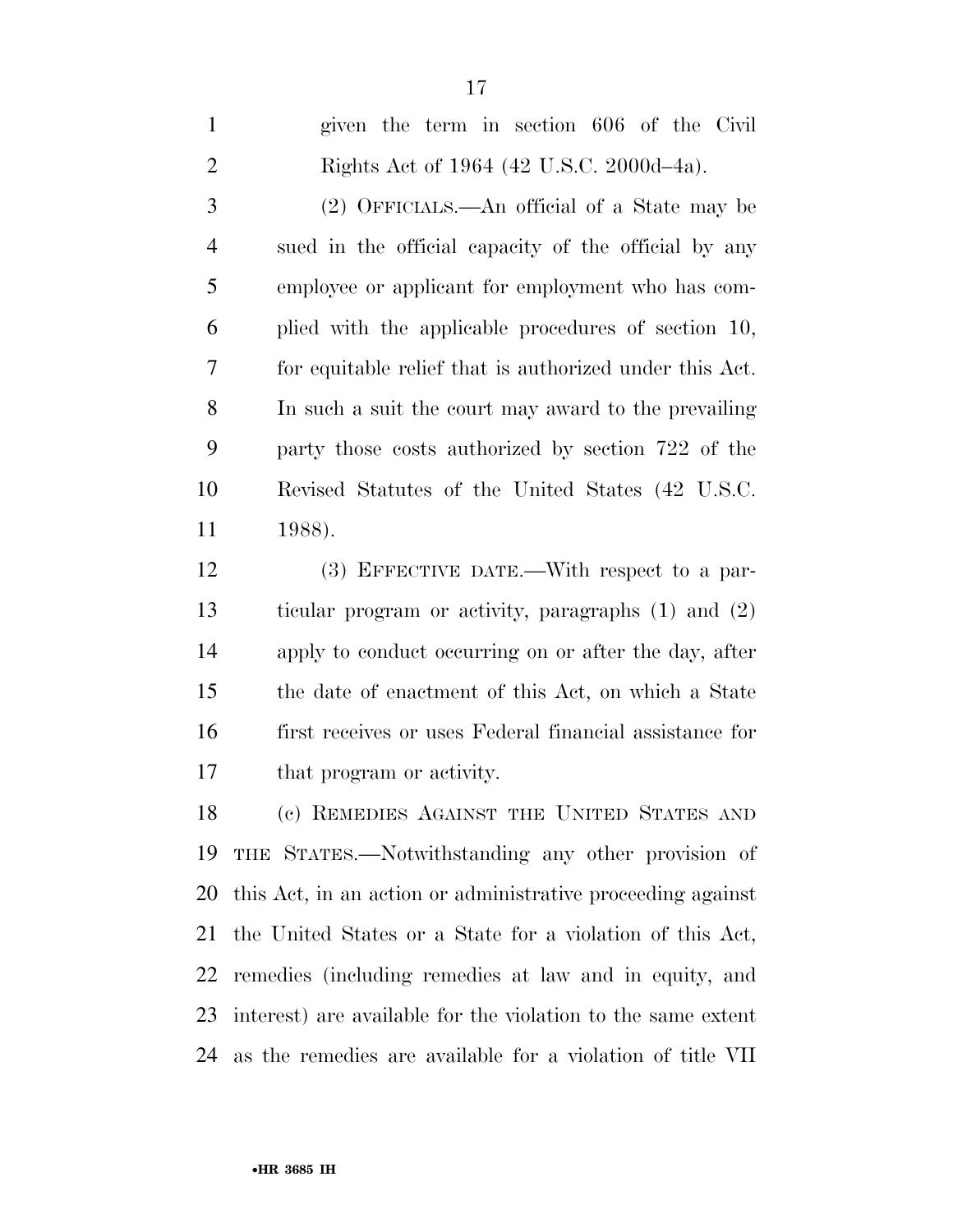of the Civil Rights Act of 1964 (42 U.S.C. 2000e et seq.) by a private entity, except that—

(1) punitive damages are not available; and

 (2) compensatory damages are available to the extent specified in section 1977A(b) of the Revised Statutes (42 U.S.C. 1981a(b)).

### **SEC. 12. ATTORNEYS' FEES.**

 Notwithstanding any other provision of this Act, in an action or administrative proceeding for a violation of this Act, an entity described in section 10(a) (other than paragraph (4) of such section), in the discretion of the entity, may allow the prevailing party, other than the Commission or the United States, a reasonable attorney's fee (including expert fees) as part of the costs. The Com- mission and the United States shall be liable for the costs to the same extent as a private person.

#### **SEC. 13. POSTING NOTICES.**

 A covered entity who is required to post notices de- scribed in section 711 of the Civil Rights Act of 1964 (42 U.S.C. 2000e–10) shall post notices for employees, appli- cants for employment, and members, to whom the provi- sions specified in section 10(b) apply, that describe the applicable provisions of this Act in the manner prescribed by, and subject to the penalty provided under, section 711 of the Civil Rights Act of 1964.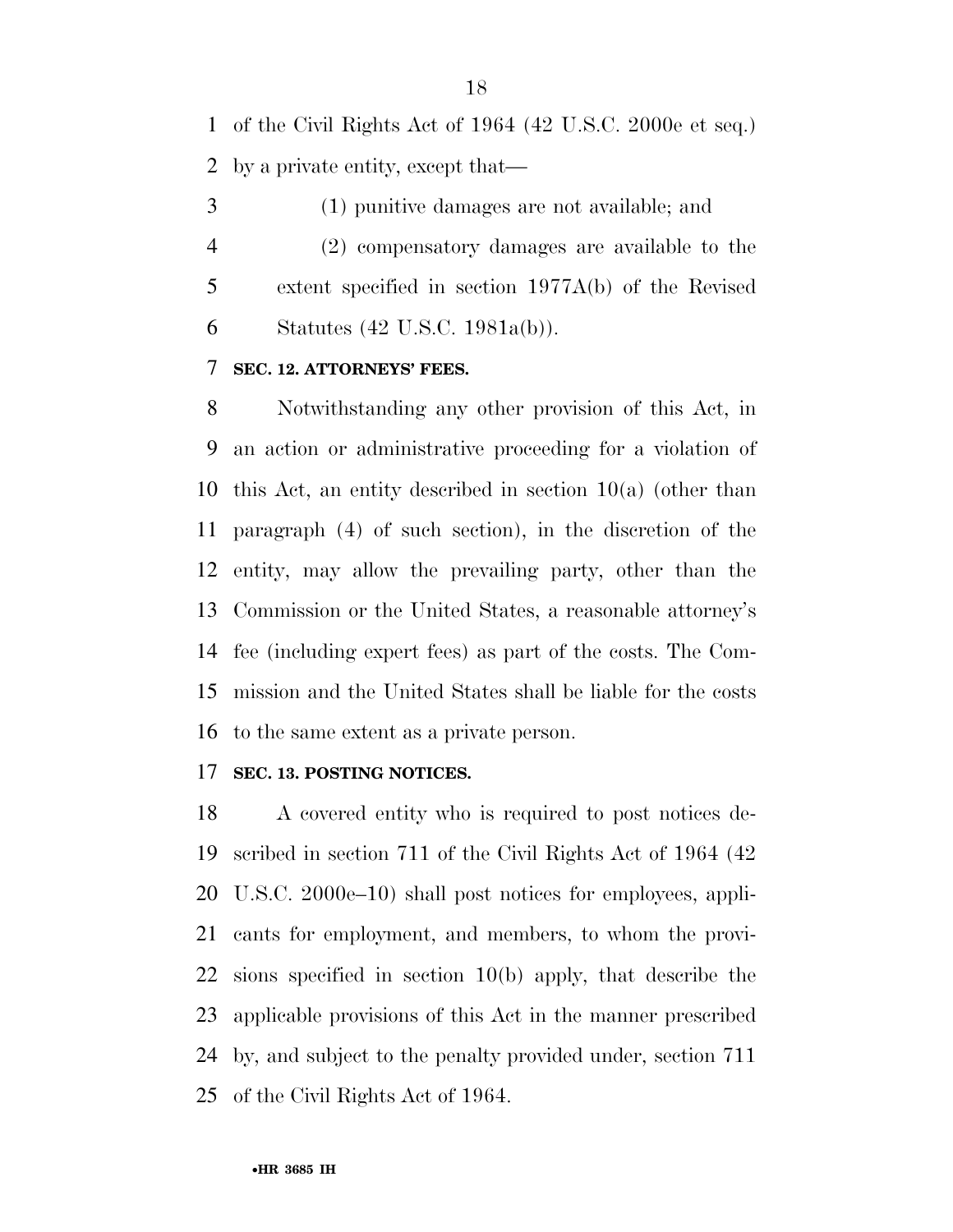#### **SEC. 14. REGULATIONS.**

 (a) IN GENERAL.—Except as provided in subsections (b), (c), and (d), the Commission shall have authority to issue regulations to carry out this Act.

 (b) LIBRARIAN OF CONGRESS.—The Librarian of Congress shall have authority to issue regulations to carry out this Act with respect to employees and applicants for employment of the Library of Congress.

 (c) BOARD.—The Board referred to in section  $10 \quad 10(a)(3)$  shall have authority to issue regulations to carry out this Act, in accordance with section 304 of the Con- gressional Accountability Act of 1995 (2 U.S.C. 1384), with respect to covered employees, as defined in section 101 of such Act (2 U.S.C. 1301).

 (d) PRESIDENT.—The President shall have authority to issue regulations to carry out this Act with respect to covered employees, as defined in section 411(c) of title 3, United States Code.

#### **SEC. 15. RELATIONSHIP TO OTHER LAWS.**

 This Act shall not invalidate or limit the rights, rem- edies, or procedures available to an individual claiming discrimination prohibited under any other Federal law or regulation or any law or regulation of a State or political subdivision of a State.